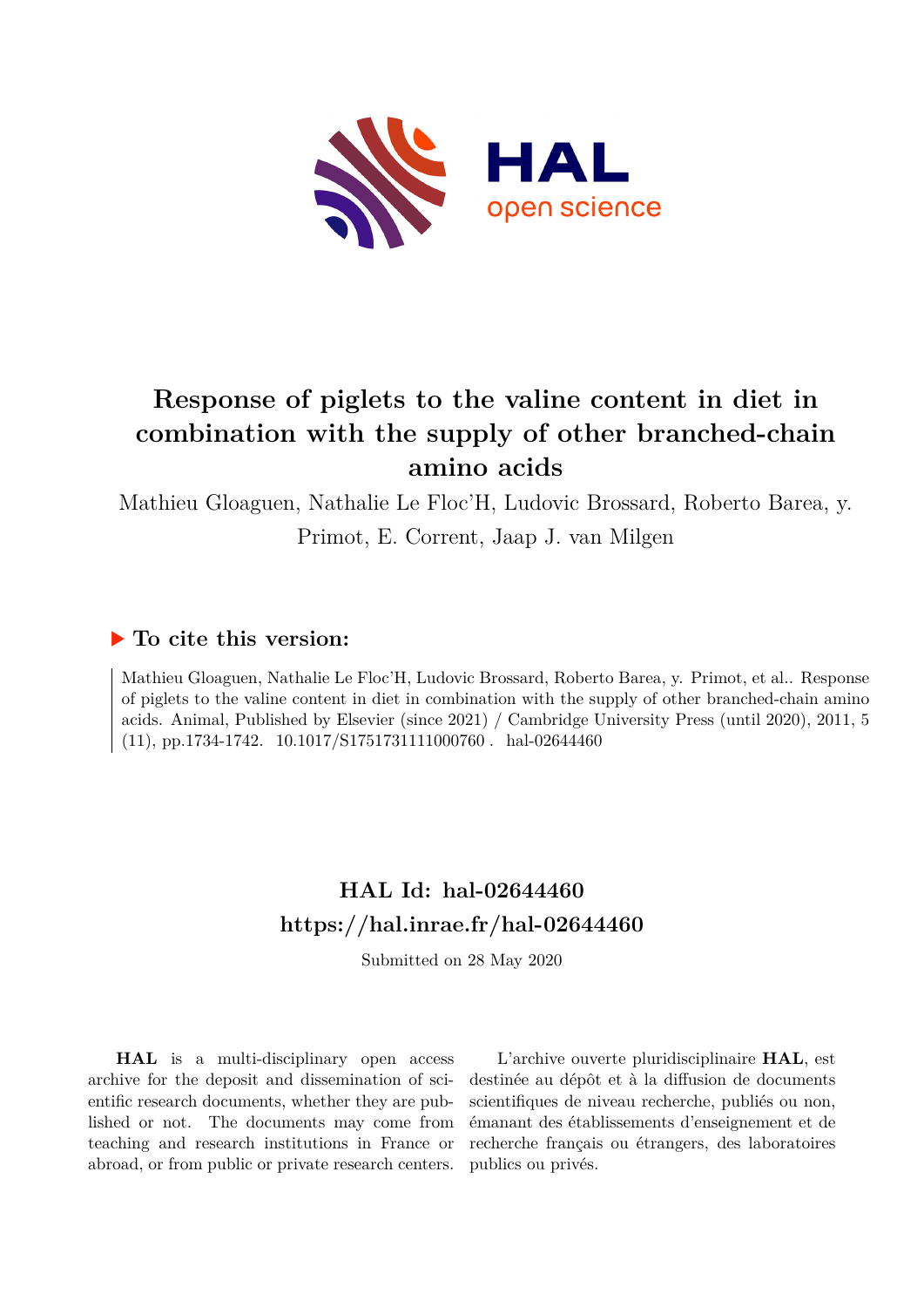

# Response of piglets to the valine content in diet in combination with the supply of other branched-chain amino acids

M. Gloaguen<sup>1,2,3</sup>, N. Le Floc'h<sup>1,2</sup>, L. Brossard<sup>1,2</sup>, R. Barea<sup>1,2a</sup>, Y. Primot<sup>3</sup>, E. Corrent<sup>3</sup> and w. Giodgaen<br>J. van Milgen<sup>1,2+</sup>

1Institut National de la Recherche Agronomique (INRA), UMR1079, Systèmes d'Elevage, Nutrition Animale et Humaine (SENAH), F-35590 Saint-Gilles, France, <sup>2</sup>Agrocampus Ouest, UMR1079, Systèmes d'Elevage, Nutrition Animale et Humaine (SENAH), F-35000 Rennes, France; <sup>3</sup>AJINOMOTO EUROLYSINE S.A.S 75817 Paris Cedex 17, France

(Received 16 July 2010; Accepted 11 April 2011; First published online 3 June 2011)

The branched-chain amino acids (BCAA) valine (Val) and isoleucine (Ile) are considered to be among the next-limiting amino acids for growth in piglets. In earlier studies, we estimated the standardized ileal digestible (SID) Val : Lys (lysine) requirement to be at least 70%, whereas the Ile : Lys requirement may be as low as 50%. Because the BCAA partially share <sup>a</sup> common route of catabolism, the supply of one BCAA may affect the availability of the other BCAA. Four experiments were conducted to determine the response of 6-week-old piglets to the Val supply in relation to the other BCAA. A deficient supply of Val or Ile typically results in <sup>a</sup> reduction in average daily feed intake (ADFI). Experiment 1 was designed to determine the effect of <sup>a</sup> limiting Val supply, independent of the effect on feed intake. In <sup>a</sup> dose–response study using restrictively fed piglets, nitrogen retention did not increase for an SID Val: Lys supply greater than 64%. In the remaining experiments, piglets were offered feed ad libitum using ADFI, average daily gain (ADG) and gain-to-feed ratio as response criteria. The interaction between the Val and leucine (Leu) was studied in Experiment 2 in a  $2 \times 2$  factorial design (60% and 70% SID Val: Lys, and 111% and 165% SID Leu: Lys). Performance was considerably lower in piglets receiving 60% Val : Lys compared with those receiving 70% Val : Lys and was lowest in piglets receiving the diet with low Val and high Leu content. To further evaluate the interaction between Val and Leu, <sup>a</sup> dose–response study was carried out in which the response to Val supply was studied in combination with high Leu supply (165% Leu : Lys). Using <sup>a</sup> curvilinear-plateau model, the average SID Val : Lys requirement was 72%. However, low Val supply (60% SID Val : Lys) reduced performance by 13% to 38%, which was much greater than what we observed in earlier studies. Experiment 4 was carried out to test the hypothesis that the Val requirement is not affected by low Ile supply (50% SID Ile : Lys). Performance was not improved for Val : Lys supplies greater than 65%, which may indicate that Ile (and not Lys) was second-limiting in this study. In conclusion, the first response of piglets to deficient Val supply appears to be <sup>a</sup> reduction in ADFI, rather than <sup>a</sup> reduction in ADG or nitrogen retention. <sup>A</sup> large supply of Leu may not affect the Val requirement per se, but may aggravate the consequences of Val deficiency.

Keywords: branched-chain amino acids, valine, nutrient requirement, pigs

#### Implications

This study contributes to the understanding of the valine (Val) requirement in piglets in relation to the supply of the other branched-chain amino acids. Providing a Val-deficient diet to piglets has an important effect on feed intake, thereby affecting growth. Val deficiency affects feed intake more than it affects feed efficiency. An excessive supply of leucine aggravates the effect of Val deficiency, although it does not seem to affect the Val requirement per se.

#### Introduction

The use of crystalline amino acids in animal nutrition allows reducing the CP content in the diet. This leads to an improvement of dietary amino acids profile relative to the requirement of the animal and thereby results in a reduction in the nitrogen (N) excretion. The response of pigs to diets with crystalline amino acids such as  $L$ -lysine ( $L$ -Lys),

<sup>&</sup>lt;sup>a</sup> Present address: Institute of Animal Nutrition (IFNA), Estación Experimental del Zaidín (CSIC), Cno. del Jueves s/n, 18100 Armilla, Granada, Spain.<br><sup>+</sup> E-mail: jaap.vanmilgen@rennes.inra.fr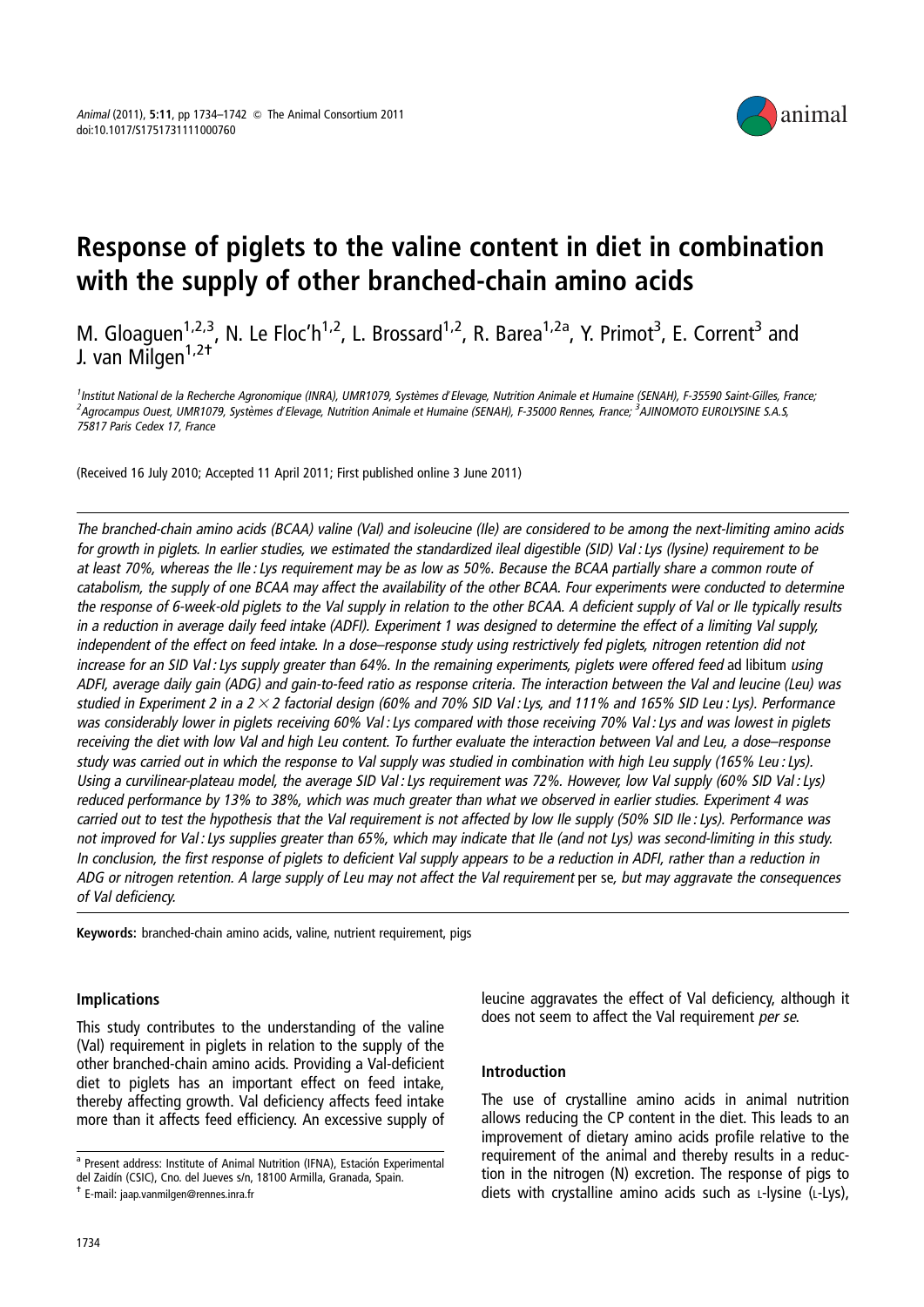L-threonine (L-Thr), L-tryptophan (L-Trp) and DL-methionine (DL-Met) has been largely studied. When low-protein diets are formulated to contain crystalline amino acids, it is likely that several amino acids are co-limiting for performance. It is generally assumed that Val is the fifth-limiting amino acids in corn–soyabean meal-based diets in growing pigs (Figueroa et al., 2003). Barea et al. (2009b) estimated the Val requirement expressed on a standardized ileal digestible (SID) basis and relative to Lys to be at least 70% using performance as a response criterion. Compared with information on Lys, Thr, Trp, Met and methionine  $+$  cysteine (Met  $+$  Cys), information on Val, and to a lesser extent for Ile, is scarce.

This study is part of a series of experiments to determine the Val and Ile requirements in post-weaned piglets (10 to 20 kg BW). Val, Ile and Leu are branched-chain amino acids (BCAA). When supplied in excess to requirements, BCAA are degraded. The first two steps of BCAA catabolism involve enzymes common for the three BCAA (Harper et al., 1984). The first step is reversible and is catalysed by branched-chain aminotransferase (BCAT), whereas the second step is an irreversible oxidative decarboxylation involving a multienzyme complex (a decarboxylase, a transacylase and a dehydrogenase). The regulation of this complex determines BCAA homeostasis and is assumed to be the rate-limiting step of BCAA catabolism (Matthews et al., 1981). An increased supply of Leu is known to stimulate the activity of the enzyme complex and may therefore increase the catabolism of Val and Ile (Wiltafsky et al., 2010) and thus their requirements. This may explain why the addition of Val and Ile can overcome the growth-depressing effects of excessive Leu (Spolter and Harper, 1961). The purpose of this study is to further evaluate the Val requirement in piglets and its relation to the supply of the other BCAA.

#### Material and methods

Experimental procedures and animal care were carried out according to current French legislation, and authorization to experiment on living animals was provided by the French Ministry of Agriculture (certificate numbers 35-64, 7704 and 7719 for Ludovic Brossard, Jaap van Milgen and Nathalie Le Floc'h, respectively).

#### General

Totally, four experiments were performed. For all experiments, 6-week-old Pietrain  $\times$  (Large White  $\times$  Landrace) barrows and female piglets from the experimental herd of Institut National de la Recherche Agronomique (INRA; St-Gilles, France) were used. These piglets were weaned at approximately 4 weeks of age and during the first week after weaning they were housed in groups of two. At 5 weeks of age, blocks of piglets were formed on the basis of BW, sex and genetic origin (siblings or half-siblings), and from then on, piglets were housed individually. Piglets within a block were allotted to different treatments. Feed was offered ad libitum, except for the N balance experiment (Experiment 1). In all experiments, animals had free access to water from

low-pressure nipple drinkers. During the first 10 days postweaning, a commercial starter diet was offered, which was gradually (i.e. in 3 days) replaced by the experimental diets so that from 12 days post-weaning onwards, piglets were only offered the experimental diets. Piglets were weighed after an overnight fast at the beginning and at the end of the experimental period to determine the average daily gain (ADG). Feed refusals were collected weekly. Samples of the feed were taken weekly to determine the dry matter (DM) content and these samples were pooled at the end of the experimental period for further analysis. Ambient temperature was maintained at  $28^{\circ}$ C the first week after weaning and was decreased by  $1^{\circ}$ C per week thereafter.

All diets were based on a mixture of cereals and soyabean meal with an SID Lys content of 1.0% (Table 1). This level of Lys was shown to be limiting for performance in piglets (Barea et al., 2009b). Supply of other essential amino acids met or exceeded requirements of 10 to 20 kg piglets (NRC, 1998). Experiments 1, 3 and 4 were Val dose–response studies in which at least five different levels of Val were created by adding L-Val to a basal diet. Experiment 2 was a  $2 \times 2$  factorial design using two protein sources (soyabean meal and corn gluten meal) with or without addition of  $L$ -Val. Nitrogen retention between 6 and 8 weeks of age was used as the response criterion in Experiment 1, whereas average daily feed intake (ADFI), ADG and gain-to-feed ratio (G : F) between 6 and 9 weeks of age were used as response criteria in the other experiments.

#### Experiment 1

Experiment 1 was performed to determine the effect of Val supply on N retention in piglets at constant feed intake. Twenty-four barrows were allotted to one of six diets with SID Val : Lys contents of 60%, 64%, 68%, 72%, 76% and 80%. From 1 week post-weaning onwards, the commercial starter diet was gradually replaced by the diet containing 80% SID Val : Lys to ensure sufficient Val supply. Three days before the start of the experiment, piglets received their respective experimental diets and a feed restriction was applied corresponding to approximately 3.5% of BW. During the experiment, feed allowance was adjusted by taking into account the anticipated increase in BW. The experiment lasted 2 weeks during which urine and faeces were collected daily. Faeces were pooled by week, weighed and subsamples were freeze-dried for analysis. Urine was collected in a 10%  $H<sub>2</sub>SO<sub>4</sub>$  solution ( $\sim$ 10 ml/l urine), pooled by week, weighed and a sample was taken for further chemical analyses. Piglets were weighed weekly after an overnight fast.

#### Experiment 2

The second experiment was designed to determine whether the response to Val supply was influenced by a large supply of Leu (by replacing soyabean meal by corn gluten meal). In a  $2 \times 2$  factorial design, variation in the supply of Leu was combined with a low or sufficient supply of Val. Sixtyfour piglets were allotted to one of the four treatment groups and received diets based on a cereal mixture with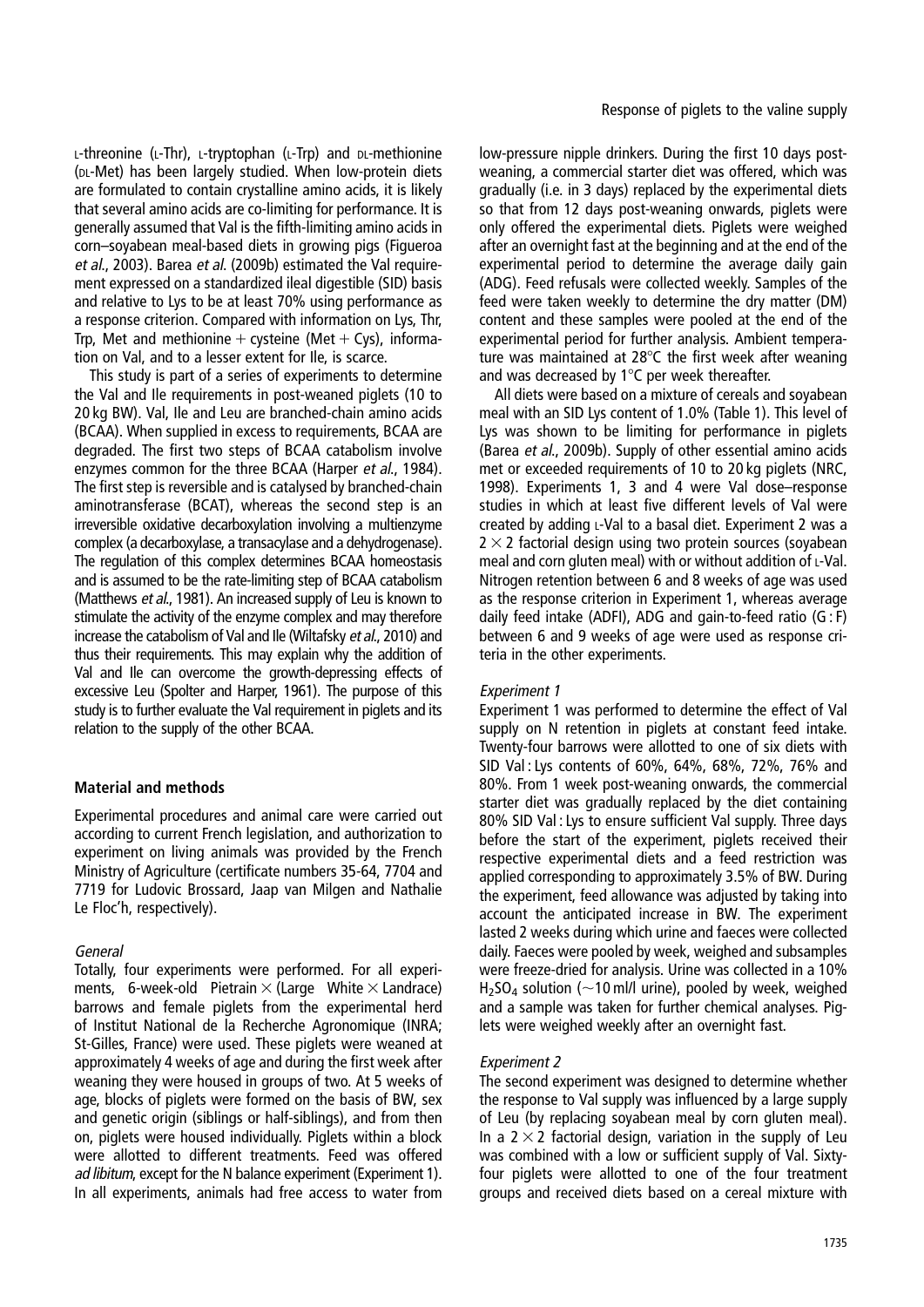either soyabean meal (diets A and B) or corn gluten meal (diets C and D) as main protein source, supplemented or not with L-Val. Diets mainly differed in SID Val : Lys (60% or 70%) and Leu : Lys (111% or 165%), depending on the protein source.

#### Experiment 3

The response to Val in combination with a large supply of Leu was studied in a dose–response study. Seventy-five piglets were allotted to one of five diets containing 60%, 65%, 70%, 75% and 80% SID Val : Lys. Excess Leu was obtained by using corn gluten meal as the main protein source in combination with corn as the only cereal. Two batches of feed were manufactured with 60% or 80% SID Val : Lys and the other diets were manufactured by mixing the appropriate quantities of these two diets.

#### Experiment 4

If the Ile requirement would be considerably lower than current recommendations, a Val dose–response study with 50% SID Ile : Lys would provide a similar Val requirement estimate compared with that obtained in studies using higher levels of Ile. The objective of Experiment 4 was therefore to test the response to Val supply in combination with low Ile supply. Seventy-five piglets were allotted to one of five diets containing 60%, 65%, 70%, 75% and 80% SID Val : Lys and all diets provided 50% SID Ile : Lys.

#### Chemical analysis

Diets and faeces were analysed for DM, ash, N, ether extract, fibre fractions and gross energy, whereas urine was analysed for N. DM and ash contents were analysed following procedures from the International Organization for Standardization (www.iso.org; ISO 6496-1999 and ISO 5984-2002, respectively). Ether extract was determined according to the method V18-117, 1997 of the French Association Francaise de Normalisation (AFNOR) group (www.afnor.org/en), and the gross energy content was measured with an adiabatic bomb calorimeter (ISO 9831-1998; IKA C2000 and IKA C5000, Staufen, Germany). Nitrogen content was analysed according to the Dumas procedure (method V18-120, 1997 of the AFNOR group) using a Rapid N cube (Elementar France, Villeurbanne, France). The NDF and ADF fractions were determined using a Ankom 2000 Fiber Analyzer (Ankom Technology, Macedon, NY, USA), whereas the ADL content was determined according to the method of Van Soest and Wine (1967). Dietary amino acid content was analysed by the AJINOMOTO EUROLYSINE S.A.S. laboratory in Amiens, France, by a JLC-500/V AminoTac Amino Acid Analyzer (Jeol, Croissy-sur-Seine, France) using the AFNOR method (standard NF EN ISO 13903). Methionine and cysteine were hydrolysed after oxidation with performic acid. Amino acids were separated by ion exchange chromatography and determined by photometric detection after derivatization by ninhydrin. Total Trp was analysed by HPLC after an alkaline hydrolysis with barium hydroxide using the AFNOR method (XP V18-114, 1998).

#### Data analysis

Data were analysed using the PROC MIXED procedure (SAS Institute Inc., Cary, NC, USA) with diet as a fixed effect and block as a random effect and results are reported as least-square means. In Experiment 2, the Val and Leu content and their interaction were used as main effects. In Experiment 3, response to Val supply was also analysed by regression analysis using linear-plateau (LP) and curvilinearplateau models (CLP) using the PROC NLIN procedure of SAS (Robbins et al., 2006). Both models were parameterized to include a plateau for each block, the minimum SID Val : Lys required to attain the plateau (i.e. the requirement) and the response at 60% SID Val : Lys relative to the plateau value (Barea et al., 2009b). The latter two parameters were assumed to be common for all blocks. With this analysis, scale differences between different blocks of animals can be accounted for (e.g. due to differences in initial BW or genetic potential) while ensuring a general response to Val supply within a block.

To test whether the parameters of the CLP model (i.e. the SID Val : Lys requirement and the response at 60% SID Val : Lys relative to the plateau) varied between Experiment 3 and those obtained by Barea et al. (2009b), a sum of squares reduction test was used (Ratkowsky et al., 1983). This test compares a 'full model' where all parameters are different for both experiments with a 'reduced model', which has common parameters for the requirement, for the response at 60% SID Val : Lys relative to the plateau or for both. An <sup>F</sup>-test was used to test whether the models were statistically different (Ratkowsky et al., 1983).

#### **Results**

In general, piglets appeared to be healthy. Some cases of diarrhoea occurred and piglets then received colistin orally (CEVA Santé Animal, Libourne, France). In Experiments 1, 2 and 3, one piglet fed diet B had no or very low feed intake for several days and results of these animals are not included in data analysis. The analysed and calculated composition of the experimental diets is given in Table 1.

In Experiment 1, there were no differences in ADFI, ADG and G : F between treatments ( $P > 0.20$ : Table 2). Nitrogen retention in piglets offered the diet containing 60% SID Val : Lys was lower compared with those receiving the diets containing 64%, 68%, 76% and 80% SID Val : Lys ( $P = 0.01$ ).

In Experiment 2, diets B and D were formulated to provide an adequate Val supply (70% SID Val : Lys). The ADFI, ADG and G: F were lower ( $P < 0.01$ ) in piglets receiving diets with 60% SID Val : Lys compared with those receiving 70% SID Val : Lys (Table 3). On average, a large supply of Leu resulted in a reduction in ADFI, ADG and  $G$ : F ( $P < 0.05$ ). There was no significant interaction between Val and Leu, and performance was lowest when a low supply of Val was combined with a large supply of Leu (Table 3). The ADFI, ADG and G : F were respectively 11%, 26% and 14% lower in piglets receiving diet C compared with those receiving diet A. When the diet provided 70% SID Val : Lys, ADG was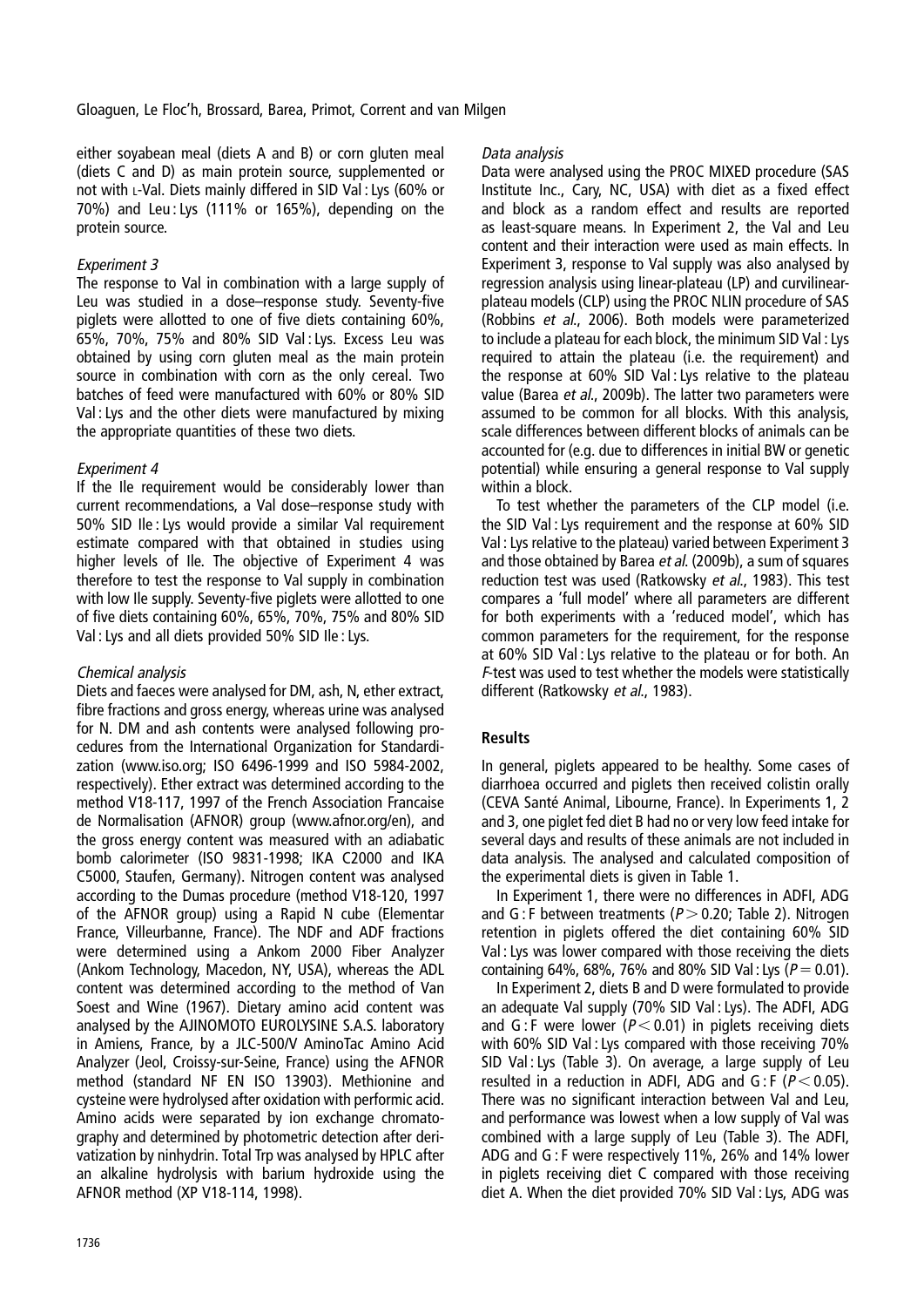|  |  | Table 1 Composition of experimental diets (as-fed basis) |  |  |  |
|--|--|----------------------------------------------------------|--|--|--|
|--|--|----------------------------------------------------------|--|--|--|

|                                            | <b>Experiment 1</b>      |                          |                          | <b>Experiment 2</b>      | <b>Experiment 3</b> | <b>Experiment 4</b>      |                          |
|--------------------------------------------|--------------------------|--------------------------|--------------------------|--------------------------|---------------------|--------------------------|--------------------------|
| Item                                       | Diet A                   | Diet A                   | Diet B                   | Diet C                   | Diet D              | Diet A                   | Diet A                   |
| Ingredients (%)                            |                          |                          |                          |                          |                     |                          |                          |
| Wheat                                      | 15.91                    | 15.58                    | 15.56                    | 16.64                    | 16.62               |                          | 16.14                    |
| Corn                                       | 47.74                    | 46.75                    | 46.69                    | 49.92                    | 49.85               | 78.58                    | 48.40                    |
| Barley                                     | 15.91                    | 15.58                    | 15.56                    | 16.64                    | 16.62               | $\overline{\phantom{0}}$ | 16.14                    |
| Soyabean meal 48                           | 14.97                    | 15.29                    | 15.29                    | 1.17                     | 1.17                | 6.85                     | 14.01                    |
| Corn gluten meal                           | $\overline{\phantom{0}}$ | $\overline{\phantom{0}}$ | $\overline{\phantom{0}}$ | 10.84                    | 10.84               | 9.00                     | $\qquad \qquad -$        |
| Corn starch                                | 0.20                     | $\qquad \qquad -$        | $\overline{\phantom{0}}$ | $\overline{\phantom{0}}$ | $\qquad \qquad -$   | $\qquad \qquad -$        |                          |
| Sunflower oil                              | 1.00                     | 2.53                     | 2.53                     | 0.21                     | 0.21                | 1.00                     | 1.00                     |
| L-Lysine HCl                               | 0.55                     | 0.54                     | 0.54                     | 0.86                     | 0.86                | 0.76                     | 0.58                     |
| L-Threonine                                | 0.21                     | 0.21                     | 0.21                     | 0.23                     | 0.23                | 0.21                     | 0.23                     |
| L-Tryptophan                               | 0.09                     | 0.09                     | 0.09                     | 0.13                     | 0.13                | 0.14                     | 0.09                     |
| DL-Methionine                              | 0.14                     | 0.15                     | 0.15                     | 0.05                     | 0.05                | 0.09                     | 0.16                     |
| L-Histidine                                | $\overline{\phantom{0}}$ | $\overline{\phantom{0}}$ | $\overline{\phantom{0}}$ | 0.02                     | 0.02                | $\overline{\phantom{0}}$ | $\overline{\phantom{0}}$ |
| L-Isoleucine                               | 0.03                     | 0.03                     | 0.03                     | 0.06                     | 0.06                | 0.13                     | $\overline{\phantom{0}}$ |
| L-Valine                                   | $\overline{\phantom{0}}$ | $\overline{\phantom{0}}$ | 0.10                     | $\overline{\phantom{0}}$ | 0.10                | $\qquad \qquad -$        | 0.02                     |
| Salt                                       | 0.45                     | 0.45                     | 0.45                     | 0.45                     | 0.45                | 0.45                     | 0.45                     |
| Calcium carbonate                          | 1.10                     | 1.10                     | 1.10                     | 1.10                     | 1.10                | 1.10                     | 1.10                     |
| Dicalcium phosphate                        | 1.20                     | 1.20                     | 1.20                     | 1.20                     | 1.20                | 1.20                     | 1.20                     |
| Vitamin and mineral premix <sup>1</sup>    | 0.50                     | 0.50                     | 0.50                     | 0.50                     | 0.50                | 0.50                     | 0.50                     |
| Composition and nutritional value $(\%)^2$ |                          |                          |                          |                          |                     |                          |                          |
| <b>CP</b>                                  | 14.53                    | 14.46                    | 14.38                    | 15.15                    | 15.14               | 15.25                    | 14.42                    |
| Ether extract                              | 3.67                     | 4.59                     | 4.63                     | 3.00                     | 3.27                | 4.04                     | 3.25                     |
| Crude fibre                                | 2.51                     | 2.92                     | 3.06                     | 2.38                     | 2.04                | 2.76                     | 2.58                     |
| <b>NDF</b>                                 | 10.46                    | 9.70                     | 9.24                     | 9.45                     | 9.65                | 8.46                     | 8.98                     |
| <b>ADF</b>                                 | 3.51                     | 3.32                     | 3.35                     | 2.99                     | 2.94                | 2.78                     | 2.96                     |
| ADL                                        | 0.47                     | 0.63                     | 0.43                     | 0.70                     | 0.85                | 0.41                     | 0.29                     |
| ME $(kJ/q)^3$                              | 13.19                    | 13.49                    | 13.55                    | 13.60                    | 13.68               | 13.89                    | 13.39                    |
| NE $(kJ/q)^3$                              | 10.08                    | 10.37                    | 10.41                    | 10.44                    | 10.50               | 10.71                    | 10.27                    |
| SID Lys $^4$                               | 0.94                     | 1.02                     | 0.99                     | 0.97                     | 0.95                | 0.97                     | 0.97                     |
| SID Val <sup>4</sup>                       | 0.57                     | 0.56                     | 0.66                     | 0.58                     | 0.68                | 0.60                     | 0.56                     |
| $SID$ $Ile4$                               | 0.50                     | 0.51                     | 0.51                     | 0.52                     | 0.51                | 0.62                     | 0.46                     |
| SID Leu <sup>4</sup>                       | 1.05                     | 1.03                     | 1.04                     | 1.58                     | 1.59                | 1.64                     | 1.04                     |
| Amino acid composition $(\%)^2$            |                          |                          |                          |                          |                     |                          |                          |
| Lys                                        | 1.02                     | 1.12                     | 1.09                     | 1.04                     | 1.03                | 1.03                     | 1.06                     |
| Thr                                        | 0.68                     | 0.74                     | 0.73                     | 0.74                     | 0.73                | 0.69                     | 0.68                     |
| Met                                        | 0.32                     | 0.36                     | 0.36                     | 0.32                     | 0.33                | 0.33                     | 0.34                     |
| $Met + Cys$                                | 0.55                     | 0.63                     | 0.62                     | 0.62                     | 0.63                | 0.59                     | 0.58                     |
| Trp                                        | 0.25                     | 0.24                     | 0.24                     | 0.24                     | 0.24                | 0.26                     | 0.24                     |
| lle                                        | 0.56                     | 0.58                     | 0.57                     | 0.58                     | 0.57                | 0.67                     | 0.53                     |
| Val                                        | 0.66                     | 0.65                     | 0.75                     | 0.66                     | 0.77                | 0.67                     | 0.64                     |
| Leu                                        | 1.17                     | 1.15                     | 1.17                     | 1.71                     | 1.73                | 1.75                     | 1.15                     |
| His                                        | 0.33                     | 0.36                     | 0.36                     | 0.36                     | 0.35                | 0.34                     | 0.34                     |
| Phe                                        | 0.66                     | 0.68                     | 0.68                     | 0.79                     | 0.76                | 0.79                     | 0.65                     |
| Tyr                                        | 0.47                     | 0.52                     | 0.53                     | 0.62                     | 0.65                | 0.61                     | 0.47                     |
|                                            | 0.78                     |                          | 0.87                     | 0.66                     | 0.66                | 0.67                     | 0.78                     |
| Arg                                        |                          | 0.91                     |                          |                          |                     |                          |                          |

Lys = lysine; Thr = threonine; Trp = tryptophan; Met = methionine; His = histidine; Ile = isoleucine; Val = valine; Leu = leucine; Cys = cysteine;  $P$ he = phenylalanine; Tyr = tyrosine; Arg = arginine; ME = metabolisable energy; NE = net energy; SID = standardized ileal digestible; DM = dry matter. <sup>1</sup>Supplied per kilogram (as-fed basis) of diet: vitamin A, 10 000 IU; vitamin D<sub>3</sub>, 2000 IU; vitamin E, 20 mg; vitamin K<sub>3</sub> (menadione), 2 mg; vitamin B<sub>1</sub> thiamin, 2 mg; vitamin B<sub>2</sub> riboflavin, 5 mg; vitamin B<sub>3</sub> niacin, 20 mg; vitamin B<sub>5</sub> pantothenic acid, 10 mg; vitamin B<sub>6</sub> pyridoxine, 5 mg; vitamin B<sub>8</sub> biotin, 0.2 mg; vitamin B<sub>9</sub> folic acid, 1 mg; vitamin B<sub>12</sub> cyanocobalamin, 0.03 mg; chloride de choline, 600 mg; vitamin C ascorbic acid, 40 mg; Fe, 100 mg; Cu, 20 mg; Zn, 100 mg; Mn, 40 mg; I,

0.6 mg; Se, 0.3 mg; and Co, 1 mg.

<sup>2</sup>Values analysed and adjusted for 87.3% DM.

<sup>3</sup>Values for ME and NE were calculated according to Noblet *et al.* (1994).<br><sup>4</sup>Standardized iloal digestible Lys. Val. Ile and Leu, calculated from the an

 $4$ Standardized ileal digestible Lys, Val, Ile and Leu, calculated from the analysed amino acids and the digestibility of feed ingredients (Sauvant et al., 2004).

10% lower in piglets receiving a large supply of Leu compared with those receiving a moderate supply of Leu.

In Experiment 3, the SID Val : Lys values (on the basis of measured Val and Lys contents) were slightly lower than

anticipated, but progressed in a linear way between diets A and E (Table 4). From 60% SID Val : Lys to 70% SID Val : Lys (anticipated values), ADG increased by 45%, ADFI by 28% and G : F by 13%. Although the analysis of variance indicated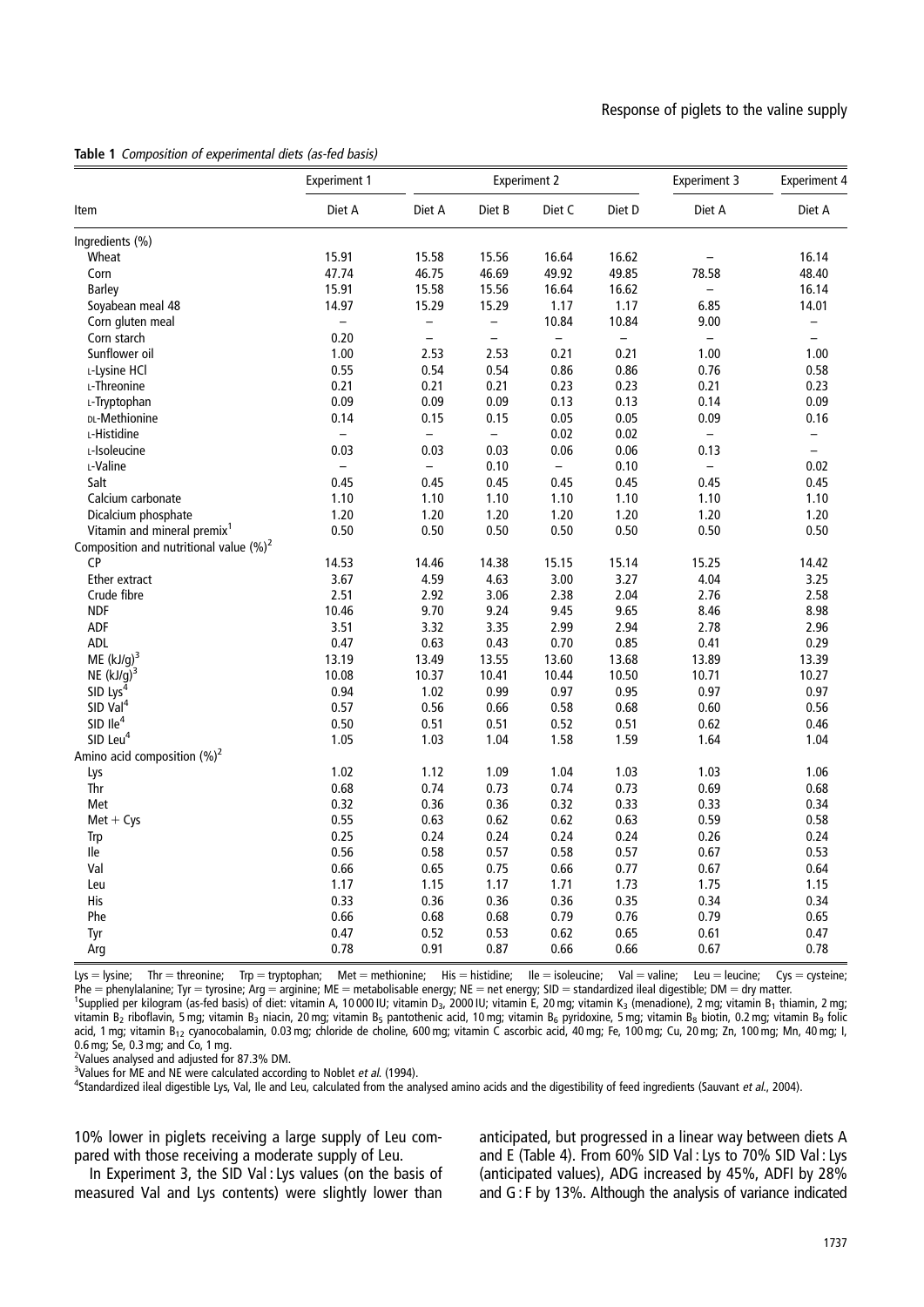|                          | SID Val: Lys $(\%)^2$ |              |              |                   |                  |              |            |      |
|--------------------------|-----------------------|--------------|--------------|-------------------|------------------|--------------|------------|------|
|                          | 60<br>Diet A          | 64<br>Diet B | 68<br>Diet C | 72<br>Diet D      | 76<br>Diet E     | 80<br>Diet F | r.s. $d^3$ | P    |
| Initial BW (kg)          | 12.5                  | 12.0         | 12.8         | 12.7              | 12.4             | 12.7         | 0.3        | 0.07 |
| Final BW (kg)            | 17.2                  | 16.7         | 17.6         | 17.6              | 17.6             | 18.0         | 0.5        | 0.19 |
| ADFI $(g/day)^4$         | 528                   | 530          | 542          | 540               | 539              | 542          | 12         | 0.44 |
| ADG $(g/day)^4$          | 339                   | 356          | 340          | 347               | 369              | 375          | 27         | 0.33 |
| G: F <sup>4</sup>        | 0.64                  | 0.66         | 0.63         | 0.64              | 0.69             | 0.69         | 0.04       | 0.28 |
| Nitrogen balance (g/day) |                       |              |              |                   |                  |              |            |      |
| Ingested                 | 12.3                  | 12.2         | 12.7         | 12.3              | 12.7             | 12.6         | 0.3        | 0.11 |
| Absorbed                 | 10.2                  | 10.6         | 11.0         | 10.6              | 11.1             | 10.6         | 0.4        | 0.09 |
| Retained                 | 8.2 <sup>a</sup>      | $9.1^{bc}$   | $8.9^{bc}$   | 8.5 <sup>ab</sup> | 9.2 <sup>c</sup> | $8.8^{bc}$   | 0.4        | 0.01 |

| Table 2 Effect of the SID Val content of the diet on performance and nitrogen balance in piglets (Experiment 1) <sup>1</sup> |  |
|------------------------------------------------------------------------------------------------------------------------------|--|
|                                                                                                                              |  |

SID = standardized ileal digestible; ADFI = average daily feed intake; ADG = average daily gain; G : F = gain-to-feed ratio; Val = valine; Lys = lysine; DM = dry matter. Data are presented as least-squares means. Diet  $n = 6$ ; block  $n = 4$ . Values with a different superscript letter are different by pairwise comparison,  $P < 0.05$ . Anticipated SID values. The analysed SID Val : Lys from the Lys and Val contents measured and the estimated SID values from feed ingredients (Sauvant et al., 2004) were 61%, 66%, 68%, 71%, 73% and 79% for diets A, B, C, D, E and F, respectively.

 $3n = 23.$ 

 $^3$ n = 23.<br><sup>4</sup>ADFI; ADG; G : F; adjusted for 87.3% DM.

| Table 3 Effect of the SID Val and Leu content of the diet on performance in piglets (Experiment $2$ ) <sup>1</sup> |  |
|--------------------------------------------------------------------------------------------------------------------|--|
|--------------------------------------------------------------------------------------------------------------------|--|

| Protein source <sup>2</sup>    |                   | Soyabean meal     |                  | Corn gluten meal  |            |        |        |                  |
|--------------------------------|-------------------|-------------------|------------------|-------------------|------------|--------|--------|------------------|
| Val: Lys SID % <sup>3</sup>    | 60                | 70                | 60               | 70                |            |        |        |                  |
| Leu: Lys SID $\%$ <sup>3</sup> | 111               | 111               | 165              | 165               |            | Ρ      |        |                  |
|                                | Diet A            | Diet B            | Diet C           | Diet D            | r.s.d. $4$ | Val    | Leu    | Val $\times$ Leu |
| Initial BW (kg)                | 11.8              | 12.2              | 11.3             | 11.6              | 1.6        | 0.19   | 0.34   | 0.90             |
| Final BW (kg)                  | $18.6^{b}$        | 22.0 <sup>c</sup> | $16.4^a$         | 20.4 <sup>c</sup> | 2.2        | < 0.01 | < 0.01 | 0.54             |
| ADFI (g/day) <sup>5</sup>      | 634 <sup>b</sup>  | 736 <sup>c</sup>  | 563 <sup>a</sup> | 715 <sup>c</sup>  | 85         | < 0.01 | 0.04   | 0.24             |
| ADG $(g/day)^5$                | 325 <sup>b</sup>  | 465 <sup>c</sup>  | 242 <sup>a</sup> | 420 <sup>c</sup>  | 69         | < 0.01 | < 0.01 | 0.28             |
| G: F <sup>5</sup>              | 0.51 <sup>b</sup> | 0.63 <sup>c</sup> | $0.44^{\circ}$   | 0.59 <sup>c</sup> | 0.09       | < 0.01 | < 0.01 | 0.39             |

 $SID =$ standardized ileal digestible; Val = valine; Leu = leucine; Lys = lysine; ADFI = average daily feed intake; ADG = average daily gain; G : F = gain-to-feed ratio;  $DM = dry$  matter.

<sup>1</sup>Data are presented as least-squares means, values with a different superscript letter are different by pairwise comparison,  $P < 0.05$ .

2 Main protein source causing the difference in Leu contents (see Table 1 for details).

<sup>3</sup>Anticipated SID values. The analysed SID Val : Lys from the Lys and Val contents measured and the estimated SID values from feed ingredients (Sauvant et al., 2004) were 55%, 67%, 60% and 71% for diets A, B, C and D, respectively.

 $^{4}n = 63.$ <br><sup>5</sup>^DEI: ^

 $5$ ADFI; ADG; G: F; adjusted for 87.3% DM.

Table 4 Effect of the SID Val content of the diet in combination with a large supply of Leu on performance in piglets (Experiment 3)<sup>1</sup>

|                   |                   | SID Val: Lys $(\%)^2$ |                   |                      |                  |           |        |
|-------------------|-------------------|-----------------------|-------------------|----------------------|------------------|-----------|--------|
|                   | 60<br>Diet A      | 65<br>Diet B          | 70<br>Diet C      | 75<br>Diet D         | 80<br>Diet E     | r.s. $d3$ |        |
| Initial BW (kg)   | 11.6              | 12.1                  | 12.3              | 12.2                 | 12.4             | 1.1       | 0.45   |
| Final BW (kg)     | 18.5 <sup>a</sup> | $20.3^{b}$            | $22.3^{b}$        | 21.6 <sup>b</sup>    | $22.1^{b}$       | 1.5       | < 0.01 |
| ADFI $(g/day)^4$  | 613 <sup>a</sup>  | $689^{ab}$            | 784 <sup>b</sup>  | 763 <sup>b</sup>     | 784 <sup>b</sup> | 104       | < 0.01 |
| ADG $(g/day)^4$   | 330 <sup>a</sup>  | 391 <sup>b</sup>      | 478 <sup>c</sup>  | 450bc                | 461bc            | 72        | < 0.01 |
| G: F <sup>4</sup> | $0.54^{a}$        | $0.57^{b}$            | 0.61 <sup>c</sup> | $0.59$ <sub>bc</sub> | $0.59^{bc}$      | 0.05      | < 0.01 |

 $SID =$ standardized ileal digestible; Val = valine; Leu = leucine; Lys = lysine; ADFI = average daily feed intake; ADG = average daily gain; G : F = gain-to-feed ratio;  $DM = dry$  matter.

 $\frac{1}{10}$  are presented as least-square means, values with a different superscript letter are different by pairwise comparison,  $P < 0.05$ .

Anticipated SID Val : Lys values. The analysed SID Val : Lys from the Lys and Val contents measured and the estimated SID values from feed ingredients (Sauvant et *al.*, 2004) were 62%, 66%, 70%, 76% and 79% for diets A, B, C, D and E, respectively. All diets contained 169% SID Leu : Lys.<br><sup>3</sup>n – 74 for intake and performance

 $n^3$ n = 74 for intake and performance.<br><sup>4</sup>ADEL: ADG: G: E: adjusted for 87.39

 $4$ ADFI; ADG; G: F; adjusted for 87.3% DM.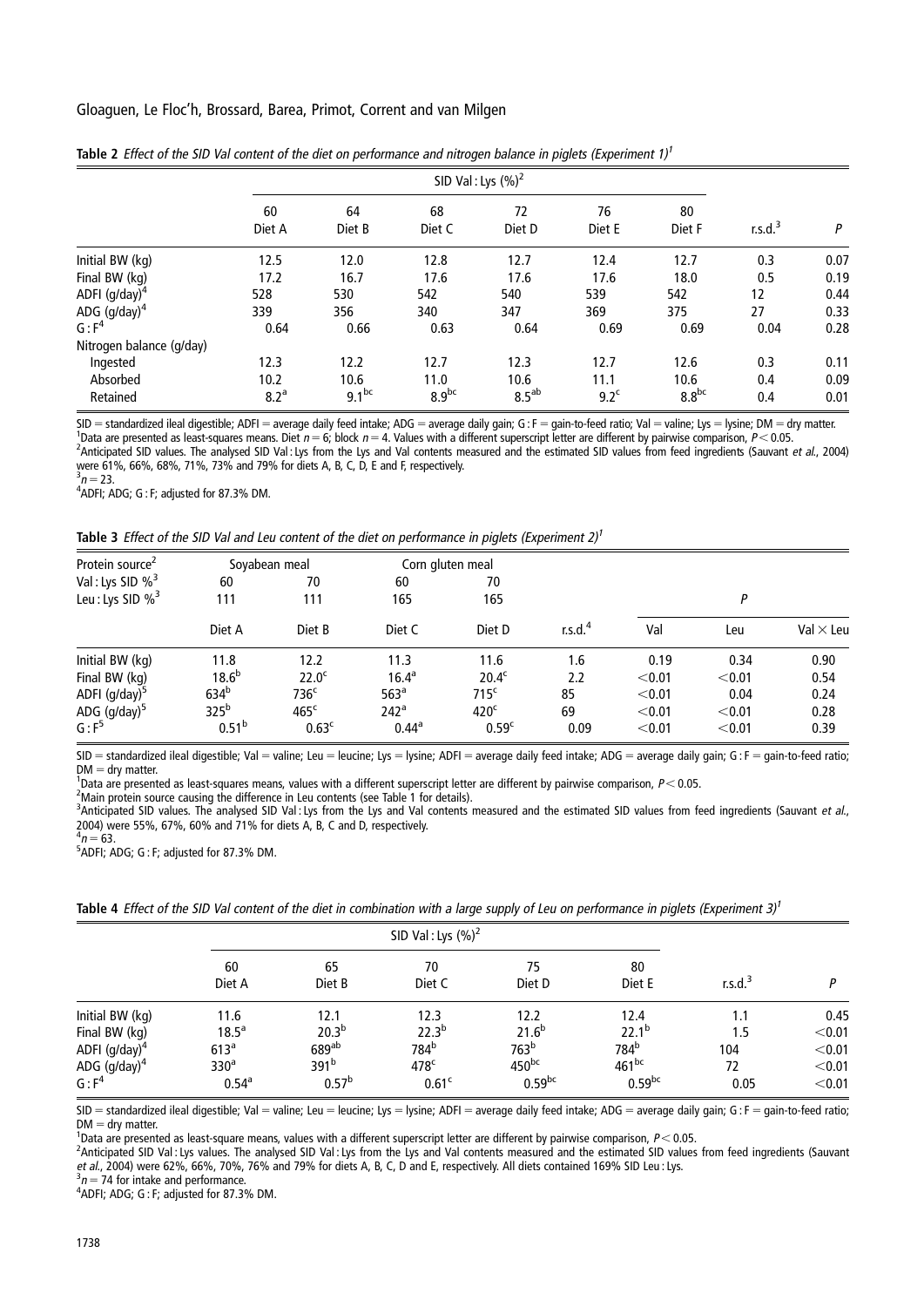Table 5 Parameter estimates of the response of piglets to an increasing SID Val: Lys supply as analysed by the curvilinear-plateau model (Experiment 3; parameter estimates obtained with asymptotic SE given in parentheses)<sup>1</sup>

|                                                             |             | Curvilinear-plateau model |                  |
|-------------------------------------------------------------|-------------|---------------------------|------------------|
| Item                                                        | <b>ADFI</b> | ADG                       | G : F            |
| SID Val: Lys requirement (%)                                | 72.7 (3.9)  | 72.1(3.3)                 | 70.8 (4.6)       |
| Response at 60% Val: Lys (% of the plateau value)           | 71.9(5.5)   | 61.6(6.7)                 | 87.1 (3.6)       |
|                                                             | 647 to 945  | 380 to 557                | $0.51$ to $0.63$ |
| Range of plateau values <sup>2</sup><br>r.s.d. <sup>3</sup> | 105         | 74                        | 0.05             |

 $SID =$  standardized ileal digestible; Val = valine; Lys = lysine; SE = surface energy; ADFI = average daily feed intake; ADG = average daily  $gain$ ;  $G$  :  $F = gain-to-freeed ratio$ .

The model was parameterized to include the SID Val : Lys requirement, the response at 60% SID Val : Lys relative to the plateau and a plateau value for each block (i.e. the model included  $1 + 1 + 15 = 17$  parameters). The SID Val : Lys contents estimated from analysed Lys and Val contents were used in the model.<br><sup>2</sup>ADEL and ADG are in g/day and G: E is in

ADFI and ADG are in g/day and G : F is in g/g.

 $3n = 74.$ 

Table 6 Effect of the dietary SID Val content in the diet in combination with a low supply of Ile on performance in piglets (Experiment 4) $<sup>1</sup>$ </sup>

|                                              |                          | SID Val: Lys $(%)2$      |                          |                          |                          |                     |                  |
|----------------------------------------------|--------------------------|--------------------------|--------------------------|--------------------------|--------------------------|---------------------|------------------|
|                                              | 60<br>Diet A             | 65<br>Diet B             | 70<br>Diet C             | 75<br>Diet D             | 80<br>Diet E             | r.s.d. <sup>3</sup> | Þ                |
| Initial BW (kg)                              | 12.2                     | 12.3                     | 12.4                     | 12.4                     | 12.4                     | 1.0                 | 0.99             |
| Final BW (kg)                                | 20.9<br>731 <sup>a</sup> | 22.0<br>841 <sup>b</sup> | 21.9<br>830 <sup>b</sup> | 21.9<br>846 <sup>b</sup> | 22.2<br>820 <sup>b</sup> | 1.4                 | 0.04             |
| ADFI (g/day) <sup>4</sup><br>ADG $(g/day)^4$ | 389 <sup>a</sup>         | 472 <sup>b</sup>         | 461 <sup>b</sup>         | 465 <sup>b</sup>         | 460 <sup>b</sup>         | 62<br>52            | < 0.01<br>< 0.01 |
| $G : F^4$                                    | 0.53                     | 0.56                     | 0.56                     | 0.55                     | 0.56                     | 0.04                | 0.29             |

 $SID =$ standardized ileal digestible; Val = valine; Ile = isoleucine; Lys = lysine; ADFI = average daily feed intake; ADG = average daily gain; G:  $F =$  gain-to-feed ratio;  $DM =$  dry matter.

<sup>1</sup>Data are presented as least-square means, values with a different superscript letter are different by pairwise comparison,  $P < 0.05$ . <sup>2</sup> Anticipated SID Val : Lys values. The analysed SID Val : Lys from the Lys and Val contents measured and the estimated SID values from feed

ingredients (Sauvant et al., 2004) were 57%, 64%, 67%, 74% and 78% and the SID Ile : Lys was 48% for diets A, B, C, D and E, respectively.  $3n = 75$ 

<sup>3</sup>n = 75.<br><sup>4</sup>ADFI; ADG; G : F; adjusted for 87.3% DM.

a clear response to the increasing Val supply, the LP model failed to converge and it was not possible to estimate the Val : Lys requirement with this model. This problem did not occur with the CLP model, and SID Val : Lys requirement estimates to reach the plateau were 72.7%, 72.1% and 70.8% for the ADFI, ADG and G : F, respectively (Table 5). Plateau values (i.e. for each block) ranged from 647 to 945 g/day for ADFI, from 380 to 557 g/day for ADG and from 0.51 to 0.63 for G : F.

In Experiment 4, the SID Ile : Lys ratio based on analysed amino acid values was slightly lower than anticipated (48% v. 50%), due to Ile content that was lower than expected. The ADFI and ADG of piglets that were offered the diet providing 60% SID Val : Lys were significantly lower than those of piglets offered the other diets ( $P < 0.05$ ; Table 6). There was no improvement in performance above 65% SID Val : Lys and the maximum values for ADG and ADFI were close to 470 and 830 g/day, respectively. The G : F was not affected by the Val content of the diet ( $P = 0.29$ ) and averaged 0.55. Because performance was lower with only one diet, the response to Val supplementation could not be analysed by regression analysis.

#### **Discussion**

Previous findings from our laboratory indicated that the Val requirement is at least 70% SID Val : Lys in piglets using ADFI, ADG and G: F as response criteria (Barea et al., 2009b). The reduction in ADG seems to be mainly due to the reduction in ADFI. By limiting feed allowance, it is possible to estimate the direct effect of Val deficiency on growth, independent of that caused by the reduction in feed intake. A direct effect of Val deficiency on ADG is likely mediated by a reduction in protein retention, and the N balance technique is more appropriate than a growth trial to estimate protein retention. Results of Experiment 1 indicated that Val supply above 64% SID Val: Lys did not improve N retention. A similar estimate (65%) was observed in 8 to 25 kg piglets by Wiltafsky et al. (2009b). The Val requirement as estimated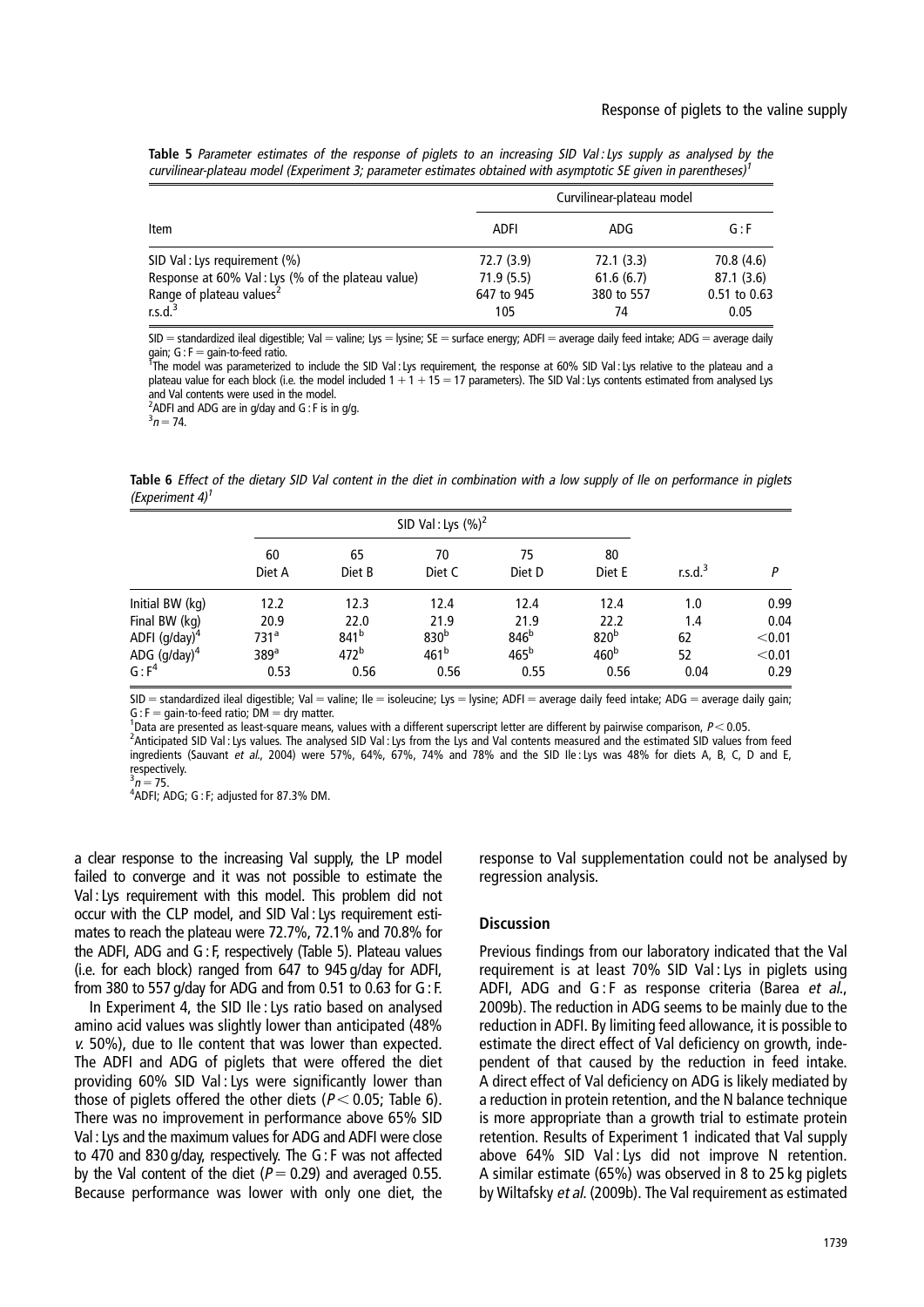Gloaguen, Le Floc'h, Brossard, Barea, Primot, Corrent and van Milgen

in the present N balance study and with restricted feeding is considerably lower than those obtained in our growth trials. It appears that the first response of the animal to deficient Val supply is to reduce its feed intake, resulting in a reduction in growth rate. The reason why and how feed intake is affected by a deficient amino acid supply is not fully elucidated.

At a constant feed intake, a deficient amino acid supply often results in a reduction in N retention (Dourmad and Etienne, 2002). In the factorial approach of amino acid utilization, protein and amino acid retention are the result of the maintenance amino acid requirement, the efficiency with which the supply of absorbed amino acids (above maintenance) can be retained, and the amino acid composition of retained protein. The amino acid composition of retained protein is often considered to be constant; although there are indications that this is not always the case (e.g. Conde-Aguilera et al., 2010), the Val supply does not seem to affect the amino acid composition of retained body protein (Barea et al., 2009b). Estimates of the efficiency with which a limiting amino acid can be retained are variable between studies and between amino acids. For Lys, assumed marginal efficiency values range from 55% (Susenbeth, 1995; NRC, 1998) to 85% (de Lange, 1995). The lack of a clear linear response in our study makes it difficult to estimate the maintenance requirement and the marginal efficiency for Val. However, piglets receiving diet A consumed on average 3.49 g SID Val/day and retained 2.35 g Val/day, resulting in a gross efficiency of Val utilization of  $\sim$ 76%. This value, which does not include a maintenance requirement, is in the highend range of reported efficiency values, which may be due to an overestimation of protein and Val retention by the N balance technique. It is also possible that the marginal efficiency of Val is greater than that of Lys.

A possible factor that influences the response to Val supplementation is the antagonism with Leu. An excessive Leu supply can exert growth-depressing effects in lowprotein diets (Aftring et al., 1986). This effect is generally observed when Val or Ile are supplied below the requirement and the addition of Val and Ile suppresses the growthdepressing effect (Spolter and Harper, 1961). It was for this reason that we investigated the response of piglets to increasing Val content in the diet in combination with a high supply of Leu. As expected, excess supply of Leu strongly reduced performance when provided in combination with a Val-deficient diet. In Experiment 3, when 60% SID Val : Lys was provided, the estimated ADFI, ADG and G : F were, respectively, 22%, 31% and 11% lower than the plateau value. The Val requirement estimated in this study averaged 72% SID Val : Lys for ADFI, ADG and G : F using a CLP model. These estimates were not different ( $P > 0.65$ ) from those estimated by Barea et al. (2009b) using similar pigs in the same facilities. It was anticipated that excess supply of Leu increased the Val requirement through an increase in the catabolism of Val. Surprisingly, the estimated Val requirement did not seem to be affected by the supply of Leu. Nevertheless, the reduction in ADFI and ADG when 60% SID Val : Lys was supplied was more important ( $P < 0.01$ ) in this



Figure 1 Effect of increasing the standardized ileal digestible (SID) Val : Lys supply with (Experiment 3;  $+$  and ---) or without (Barea et al., 2009b;  $\bullet$  and  $-$  ) a large supply of Leu on average daily feed intake in piglets. Data and the response curves were adjusted for a common plateau value of 846 g/day. The estimated SID Val : Lys requirement did not differ between both studies and was estimated at 73.5%.



Figure 2 Effect of increasing the standardized ileal digestible (SID) Val : Lys supply with (Experiment 3:  $+$  and - --) or without (Barea et al., 2009b;  $\bullet$  and  $-$ ) a large supply of Leu on average daily gain in piglets. Data and the response curves were adjusted for a common plateau value of 471 g/day. The estimated SID Val : Lys requirement did not differ between both studies and was estimated at 72.4%.

study compared with Barea et al. (2009b). Figures 1 and 2 illustrate the response to Val supplementation in combination with a moderate (Barea *et al.*, 2009b) or large supply of Leu (Experiment 3 in this study). In Experiment 3, the excessive supply of Leu corresponded to  $\sim$ 175% of the requirement, and this supply of Leu appeared to be insufficient to increase Val requirement. Our results also contrast with studies dealing with the Ile–Leu antagonism where the requirement for Ile appears to increase when Leu is supplied in excess (Dean et al., 2005; Wiltafsky et al., 2009a). These authors observed an important response to Ile supply when blood cells were used in the diet. Blood cells are rich in Leu and Val and using blood cells as a protein source may induce antagonism between BCAA, resulting in an increase in the Ile requirement. The reason why an excess supply of Leu seems to increase the Ile requirement, but not the Val requirement, remains unclear and also demonstrates the complexity of the BCAA antagonism.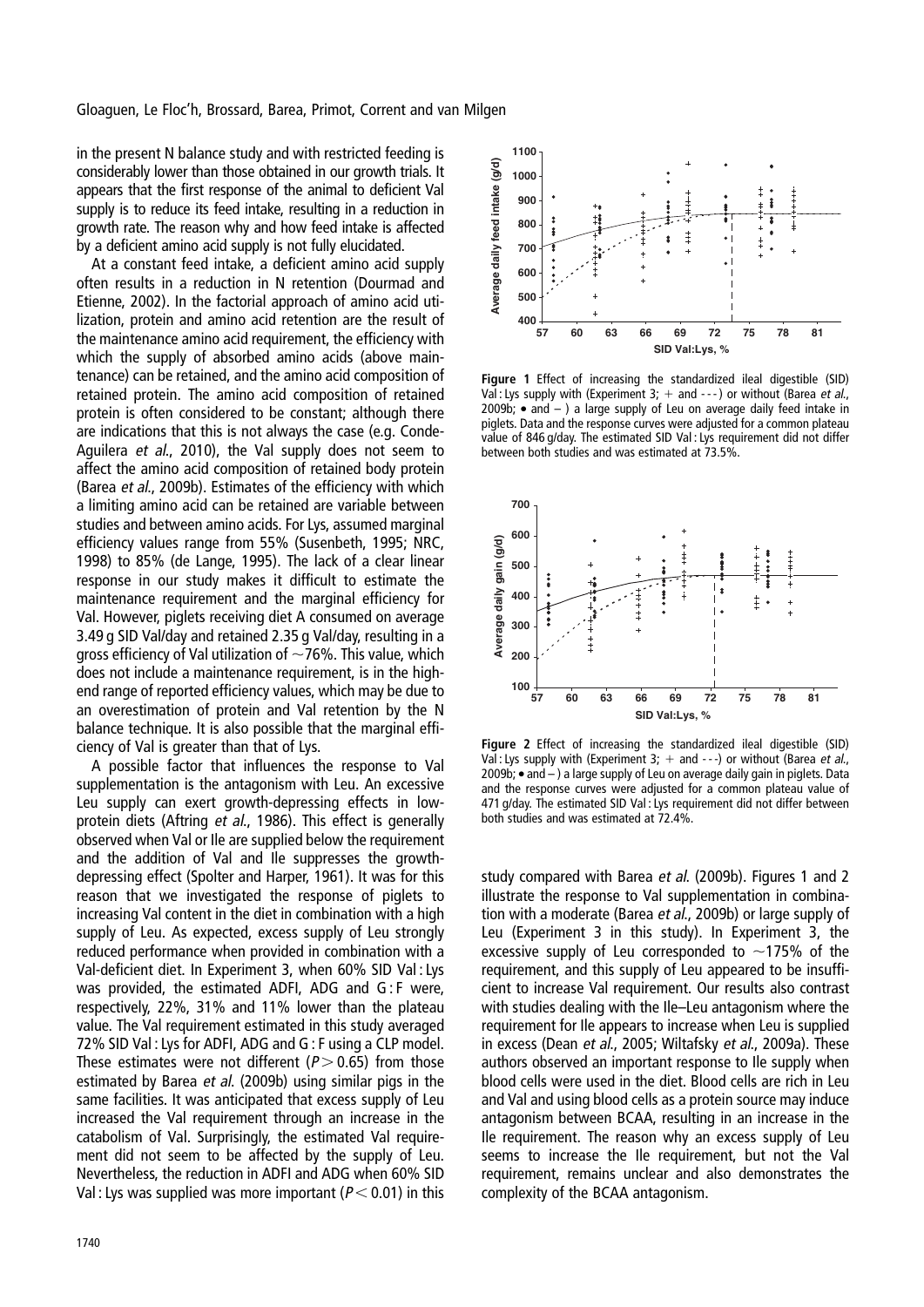In a recent literature review, van Milgen et al. (2010) showed that the response of pigs to Ile supplementation depended to a large extent on the usage or not of blood products in the diet. Although there are some reports of a growth response to Ile in diets without blood products (e.g. Wiltafsky et al., 2009a), others failed to obtain such a response (e.g. Barea et al., 2009a). Consequently, the Ile requirement in diets without blood products is still unclear. The lack of response to Val supplementation beyond 65% SID Val : Lys in Experiment 4 may be due to the fact that not Lys, but another amino acid was second-limiting after Val. For example, if Ile would have been second-limiting, the plateau value of the response curve would be determined by the supply of Ile and not by Lys. The minimum Val supply to attain the plateau should then be expressed relative to Ile and expressing this value relative to Lys would underestimate the actual Val : Lys requirement. The SID Val : Ile ratio for diet B in Experiment 4 was 130%, whereas the SID Ile : Lys content was well below the current recommendation of the NRC (1998). If the NRC value of 55% SID Ile : Lys is assumed to be 'true', the SID Val : Lys requirement would be  $0.55 \times 130\% = 72\%$ . There is of course no direct proof that the NRC value is appropriate (especially for diets based on soyabean meal and cereals) or that the level of Ile we used (50% SID Ile : Lys) is actually below the requirement. However, it illustrates the complexity and delicacy of designing amino acid requirement studies, especially when the requirements are to be expressed relative to Lys.

As discussed before, Val deficiency reduces feed intake and Leu aggravates this effect. Injection of L-Leu, but not of L-Val, in the third ventricle of the brain activated the mammalian target of rapamycin and resulted in a decrease in feed intake (Cota et al., 2006). These observations suggest that there is a specific mechanism that is sensitive to brain Leu concentration that regulates feed intake. Nevertheless, young pigs can tolerate high levels of Leu without a decrease in voluntary feed intake, and plasma Leu concentrations only increased by 1.5-fold when 4% supplemental Leu was added to a balance diet. This result contrasts with the response to the addition of Thr or Met, which resulted in increases in plasma concentrations of 14- and 135-fold, respectively (Edmonds and Baker, 1987). Thus, compared with other amino acids, the catabolic capacity to degrade Leu may be high, allowing to maintain homeostasis even at high levels of intake. This may indicate that the high intake of Leu in the present study was insufficient to induce an anorectic response.

We hypothesize that low Val intake results in a metabolic situation that serves as a signal for the anorectic response and that Leu accentuates this signal. When Leu is supplied in excess, the concentration of Val in plasma is reduced (Langer et al., 2000). This decrease in the most limiting amino acid in the plasma is also observed in the brain and is thought to be the metabolic signal responsible for the anorectic response (Peng et al., 1972; Feurte et al., 1999). BCAA readily pass across the blood–brain barrier (Hargreaves and Pardridge, 1988) and could reach the anterior piriform cortex of the brain, which is thought to host a chemosensor of an amino acid imbalance (Leung and

Rogers, 1971). Deficiency of an amino acid may increase its uncharged transfer RNA (tRNA) that is sensed in the piriform cortex (Hao et al., 2005). As shown in rats fed a Val-free diet, the intracerebroventricular administration of Val restored the cerebrospinal fluid concentration of Val and increased feed intake (Goto et al., 2010). The effect of Leu may also be explained by its role in protein synthesis and degradation. As discussed by Harper and Rogers (1965), Leu stimulates hepatic protein synthesis and inhibits hepatic protein degradation. The stimulation of protein synthesis by Leu has also been observed in skeletal muscle in neonate pigs (Escobar *et al.*, 2005). Thus, the stimulating effect of Leu on protein synthesis may aggravate the imbalance of plasma amino acids.

Amino acids such as Met, histidine (His), Trp, Ile, phenylalanine (Phe), tyrosine (Tyr), Leu and Val are transported into the brain through a common transporter, the L-system transport (Hawkins et al., 2006). Theoretically, an excess of one of these amino acids can also lead to a depletion of amino acids pool in the brain due to the competition for the L-system transport. Moreover, the BCAA degradation in the liver is nearly absent due to a low BCAT activity. Thus, dietary Leu may escape first-pass catabolism in the liver ensuring a rapid flow to the brain. As shown by Peng et al. (1973) in rats, ingestion of a diet high in Leu resulted in lower Val, Ile, Met, Phe, Tyr and His concentrations in the brain and in a decrease in the feed intake. It is therefore possible that the excess of Leu competed with Val for transport into the brain, aggravating the effect of Val deficiency in the brain. This also suggests that excess of Met, His, Trp, Ile, Phe, Tyr or Leu can potentially inhibit the Val uptake into the brain. All these mechanisms may be involved in the detection of Val deficiency and in the control of feed intake. The reason why feed intake is affected by an amino acid deficiency is not known but it could serve as a preventive mechanism and as an adaptive advantage to animals to avoid damage when a deficient diet is ingested (Gietzen, 1993).

The current study showed that the Val requirement in 10 to 20 kg BW piglet does not seem to depend on the intake of Leu but that excess Leu in combination with low Val supply aggravates performance. The first response of the animal to Val deficiency is to reduce its feed intake, resulting in a subsequent reduction in growth. The effects of Val deficiency independent of that mediated through the reduction in feed intake (e.g. reduction in feed efficiency and nitrogen retention) appear to occur at lower levels of Val.

#### Acknowledgements

The authors wish to thank Y. Jaguelin, A. Pasquier, M. Eudaimon, C. Cornée, H. Demay, P. Touanel, B. Carrissant, F. Le Gouevec, R. Janvier, G. Guillemois and J. F. Rouaud for their skilful technical assistance and helpful collaboration.

#### References

Aftring RP, Block KP and Buse MG 1986. Leucine and isoleucine activate skeletal-muscle branched-chain alpha-keto acid dehydrogenase in vivo. American Journal of Physiology 250, E599–E604.